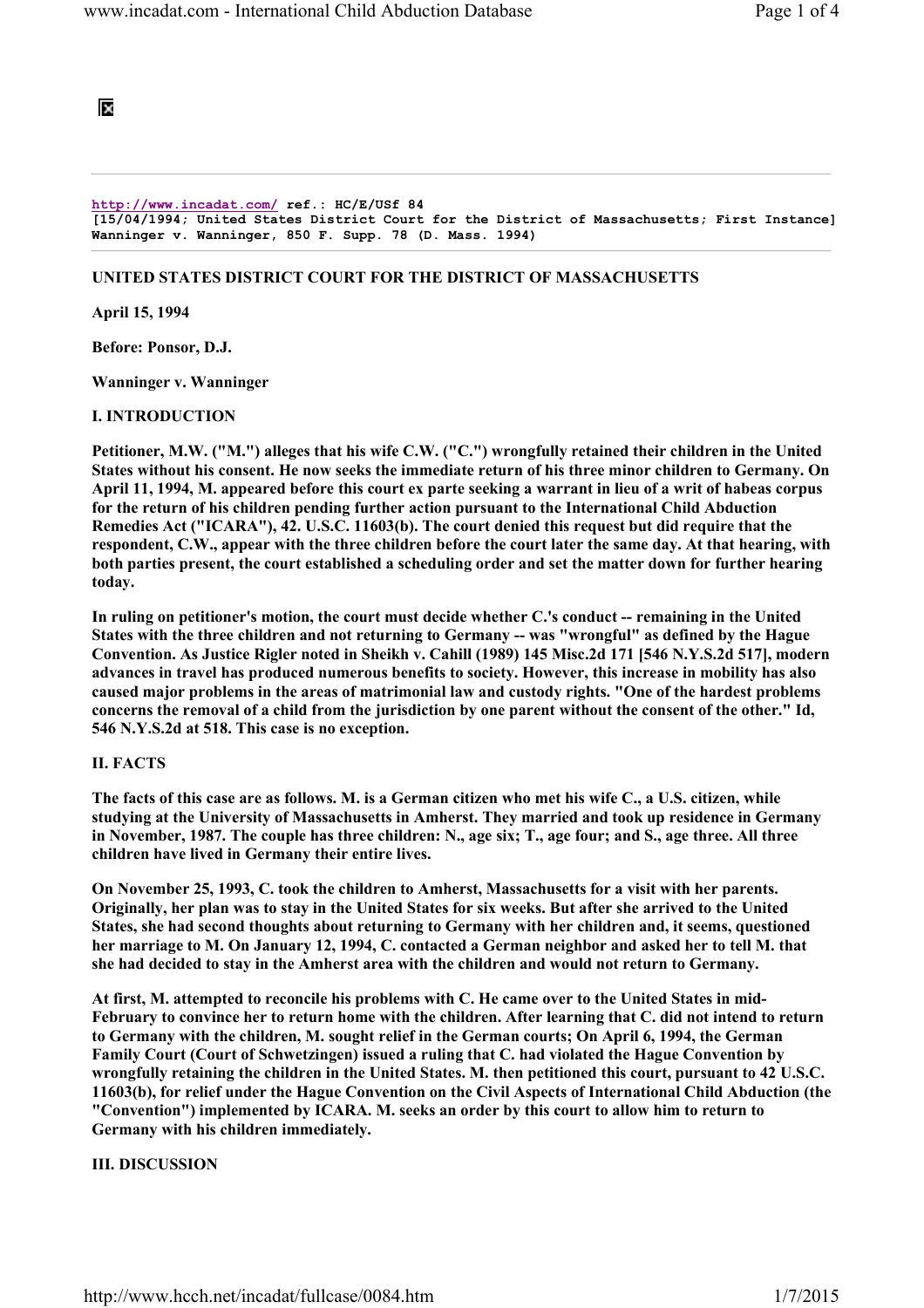The Hague Convention is an international treaty designed "to protect custody rights on a global scale" and was adopted

to protect children from the harmful effects of their wrongful removal or retention and to establish procedures to ensure their prompt return to the State of their habitual residence, as well as to secure protection for rights of access.

51 Fed.Reg. 10,498 (1986); Meredith v. Meredith (D. Ariz. 1991) 759 F.Supp. 1432, 1433.

In order to establish this goal, the Convention requires signatories to act promptly to restore the situation that existed prior to a child's removal from his or her habitual residence. Currier v. Currier (D.N.H. 1994) 845 F.Supp. 916. Both the United States and Germany are signatories to the Hague Convention.

In 1988 Congress passed the International Child Abduction Remedies Act ("ICARA"), 42 U.S.C. 11601 et seq. (1988), in order to establish procedures to implement this aspect of the Hague Convention in the United States. David S. v. Zamira S. (1991) 151 Misc.2d 630 [574 N.Y.S.2d 429]. Taken as a whole, these procedures are aimed at maintaining the status quo and deterring parents from crossing international boundaries in search of a more sympathetic court. Friedrich v. Friedrich, 983 F.2d 1396, 1400 (6th Cir. 1993).

The Convention authorizes a federal district court to determine the merits of the abduction claim but does not allow it to consider the merits of the underlying custody dispute. Currier v. Currier (D.N.H. 1994) 845 F.Supp. 916, citing Friedrich v. Friedrich (6th Cir. 1993) 983 F.2d 1396, 1399; Meredith v. Meredith (D.Ariz. 1991) 759 F.Supp. at 1434. Therefore, the court's inquiry is limited to whether C.'s retention of the children was "wrongful" under the Convention.

In order to prevail, the petitioner has the burden of proving by a preponderance of the evidence that the three children were "wrongfully retained" within the meaning of the Convention. Currier v Currier (D.N.H. 1994) 845 F.Supp. 916, 42 U.S.C. 11603(e)(1)(A). "Wrongful retention" occurs when:

a. it is in breach of rights of custody attributed to a person, an institution or any other body, either jointly or alone, under the law of the State in which the child was habitually resident immediately before the removal or retention; and

b. at the time of removal or retention those rights were actually exercised, either jointly or alone, or would have been so exercised but for the removal or retention.

### Convention, Art. 3.

If the petitioner carries his burden of proving that the retention was "wrongful," the court is required to order immediate return of the children unless the respondent meets one of four limited exceptions. These exceptions are: (1) grave risk that return of the children would expose them to physical or psychological harm; (2) violation of fundamental principles of the requesting State relating to the protection of human rights and fundamental freedoms; (3) delay more than one year after the children have become settled in a new environment; or (4) consent by the petitioner to the removal or retention. The first two exceptions must be proved by clear and convincing evidence, while the latter two need only be proved by a preponderance of the evidence. 42 U.S.C. 11603(e)(2)(A) and (B).

Based on the facts before it today, the court is compelled to grant petitioner's request to return to Germany with the three children. There is no dispute that, except for a few visits to C.'s parents in the United States, the three children have lived in Germany. All three children were born in Germany and attend school there. This being the case, the court finds that the children were "habitually resident" in Germany imme diately prior to their removal by C. Moreover, prior to their removal, petitioner was exercising his lawful rights of custody over the children. The issue of custody must be addressed under German law. Friedrich v. Friedrich, 983 F.2d at 1402. Petitioner has attached a copy of the relevant provision of the German Civil Code which gives both parents joint custody of the children. See Petitioner's Exhibit D, German Civil Code 1626. Because the children were habitually resident in Germany and because M. is entitled to joint custody, they must return to Germany absent some exception.

None of the statutory exceptions applies to this case. It is undisputed that the children arrived in the United States some time in November of 1993, less than one year from the time M. instituted this proceeding to return the children to Germany. Therefore, the exception relating to the children being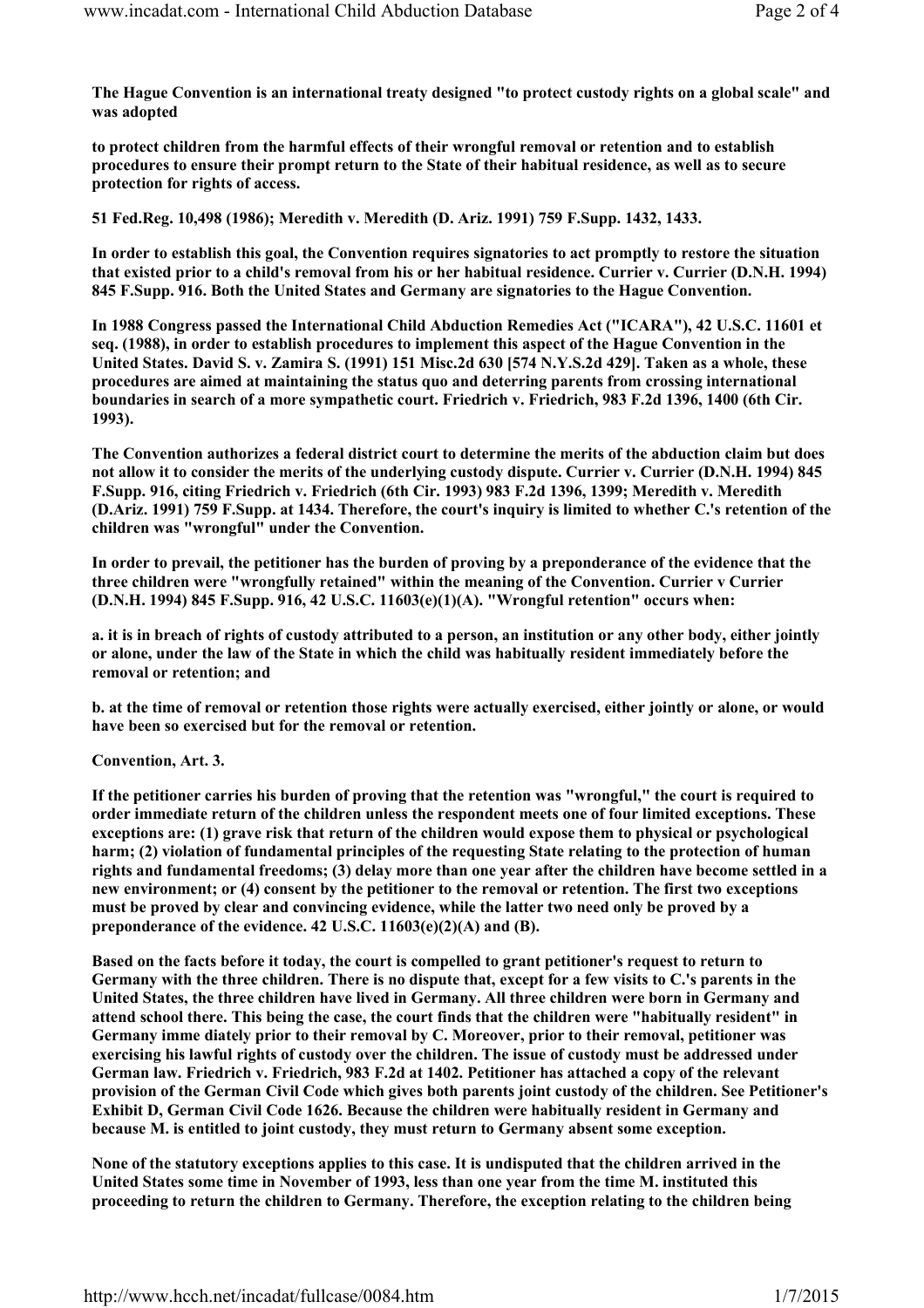settled in a new environment for more than one year is inapplicable. Respondent is left with only three exceptions, all of which are construced very narrowly, and are not warranted by the facts in this case.

Respondent's central argument is that, even if petitioner has met his initial burden of proof, the children should not be returned to Germany because petitioner acquiesced to the retention of the children in the United States. To invoke this exception, respondent must prove by a preponderance of the evidence that petitioner consented to or subsequently acquiesced to their retention. Even if one of the exceptions is found applicable, the court is not required to refuse a return order. Levesque v. Levesque (D.Kan. 1993) 816 F.Supp. 662, 667.

In support of her position, C. offers the following evidence. First, during an argument sometime in August or September of 1993, M. told her to "pack up and go with the children back to the United States." Second, C. claims that when she had resided in Amherst for about one month, M. wrote to her and informed her that he would travel to the United States to talk about reconciliation. During this period, M. wrote to C. and expressed an interest in solving their marital problems. C. claims that in these letters M. acquiesced to the children's retention in the United States and that he reaffirmed this position when he visited in February of 1994. According to C., M. wanted to reunite the family and agreed that she and the children could stay in Amherst during the period of attempted reconciliation. Id. at paragraph 13. C. maintains that this evidence is sufficient to support a finding that M. acquiesced to the children staying in Amherst.

In making its determination, it has not been necessary for the court to take evidence. The facts are largely uncontested. The sole area of confusion revolves around whether M. had knowledge of and consented to C.'s initial decision in November 25, 1993, to travel to the United States with the children. The personal letters written by M. to C. after she left Germany seem to contradict his position that he did not know that C. and the children were leaving for the United States. However, even accepting C.'s position that M. consented to her taking the children to the United States for a limited period, it does not follow that M. acquiesced to the children's permanent retention in the United States once he realized that his marriage was irreconcilable. The Hague Convention covers both wrongful removal and wrongful retention.

The sequence of events and actions taken by M. strongly supports the conclusion that M. did not agree that the children remain in the United States for an indefinite period of time. C. and the children left Germany on November 25, 1993. By January of 1994 M. had communicated to C. his intention to visit her and the children to work out their marital difficulties. This visit was postponed at the request of C., who asked M. to delay his trip. Nevertheless, in mid-February M. arrived in Amherst unannounced and stayed for approximately two weeks. During this time, he visited the children and participated with C. in counseling sessions with a priest of the \* Church in Amherst.

After realizing that his attempt to reunite his family was fruitless, M. returned to Germany. Within a few days of arriving home, he filed a petition with the German courts for the return of his children. Moreover, throughout the entire period when the children and C. resided in Amherst, M. attempted to keep in continual contact with them by writing letters and calling on the telephone. Based on these facts, C. cannot prove by a preponderance of evidence that M. acquiesced to the children's retention in the United States.

In further support of her position that M. acquiesced that the children should remain in the United States, C. points to statements made by M. in personal letters to written to her and to conversations with Reverend C. This evidence, C. claims, shows that M. agreed that the children should remain in the United States while they continued to work on their marriage. As a preliminary matter, the court is doubtful as to the admissibility of Reverend C.'s statements regarding conversations he had with the W.s in his role as a pastoral counsellor. However, even if respondent were able to get over this hurdle and show this is not privileged information or that M. waived his privilege, the court's decision is not altered by Reverend C.'s submission.

The letters and conversations between C. and M. relate to M.'s attempt to reconcile his marriage and return home to Germany with his wife and their three children. These conversations do not support a finding that he acquiesced to the retention of the children in the United States. The facts of the English cases offered by respondent are inapposite. To conclude, if a custody dispute is to occur, it will be in Germany and not the United States.

Instructive in the court's ruling is Currier v. Currier (D.N.H. 1994) 845 F.Supp. 916, whose facts are remarkably similar to those before the court. Currier involved a custody dispute between petitioner G.C., the children's mother, a German citizen, and R.C., the children's father, an American citizen. A German